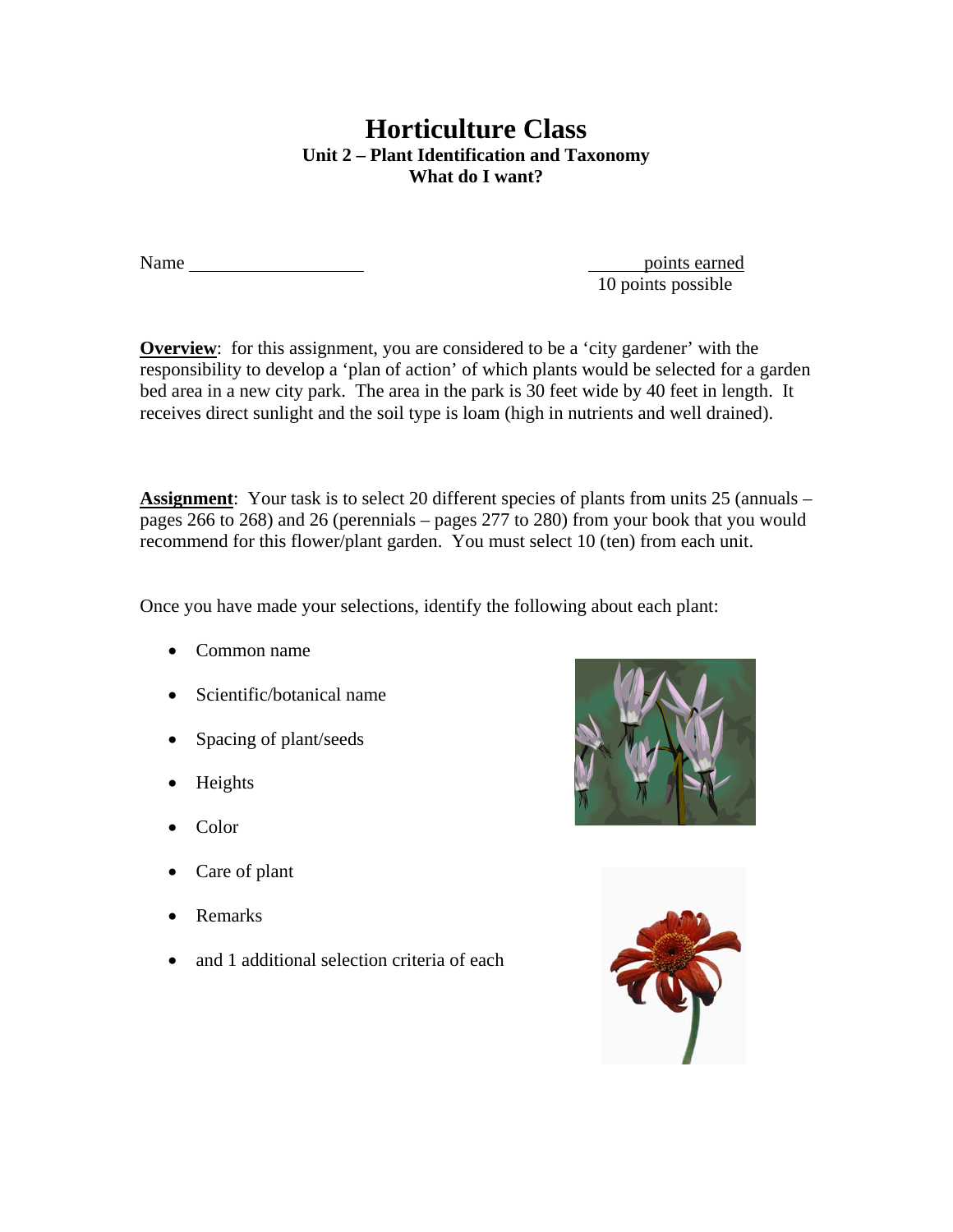| <b>Plant</b><br>$common$<br>name | <b>Plant</b><br>$\rm scientific$<br>name | <b>Plant</b><br>spacing | <b>Plant</b><br>height | <b>Plant</b><br><b>Color</b> | Care of<br><b>Plant</b> | <b>Remarks</b> | <b>Additional</b><br>criteria |
|----------------------------------|------------------------------------------|-------------------------|------------------------|------------------------------|-------------------------|----------------|-------------------------------|
|                                  |                                          |                         |                        |                              |                         |                |                               |
|                                  |                                          |                         |                        |                              |                         |                |                               |
|                                  |                                          |                         |                        |                              |                         |                |                               |
|                                  |                                          |                         |                        |                              |                         |                |                               |
|                                  |                                          |                         |                        |                              |                         |                |                               |
|                                  |                                          |                         |                        |                              |                         |                |                               |
|                                  |                                          |                         |                        |                              |                         |                |                               |
|                                  |                                          |                         |                        |                              |                         |                |                               |
|                                  |                                          |                         |                        |                              |                         |                |                               |
|                                  |                                          |                         |                        |                              |                         |                |                               |

## **Table for Annuals – you can use this one or create and hand in your own.**